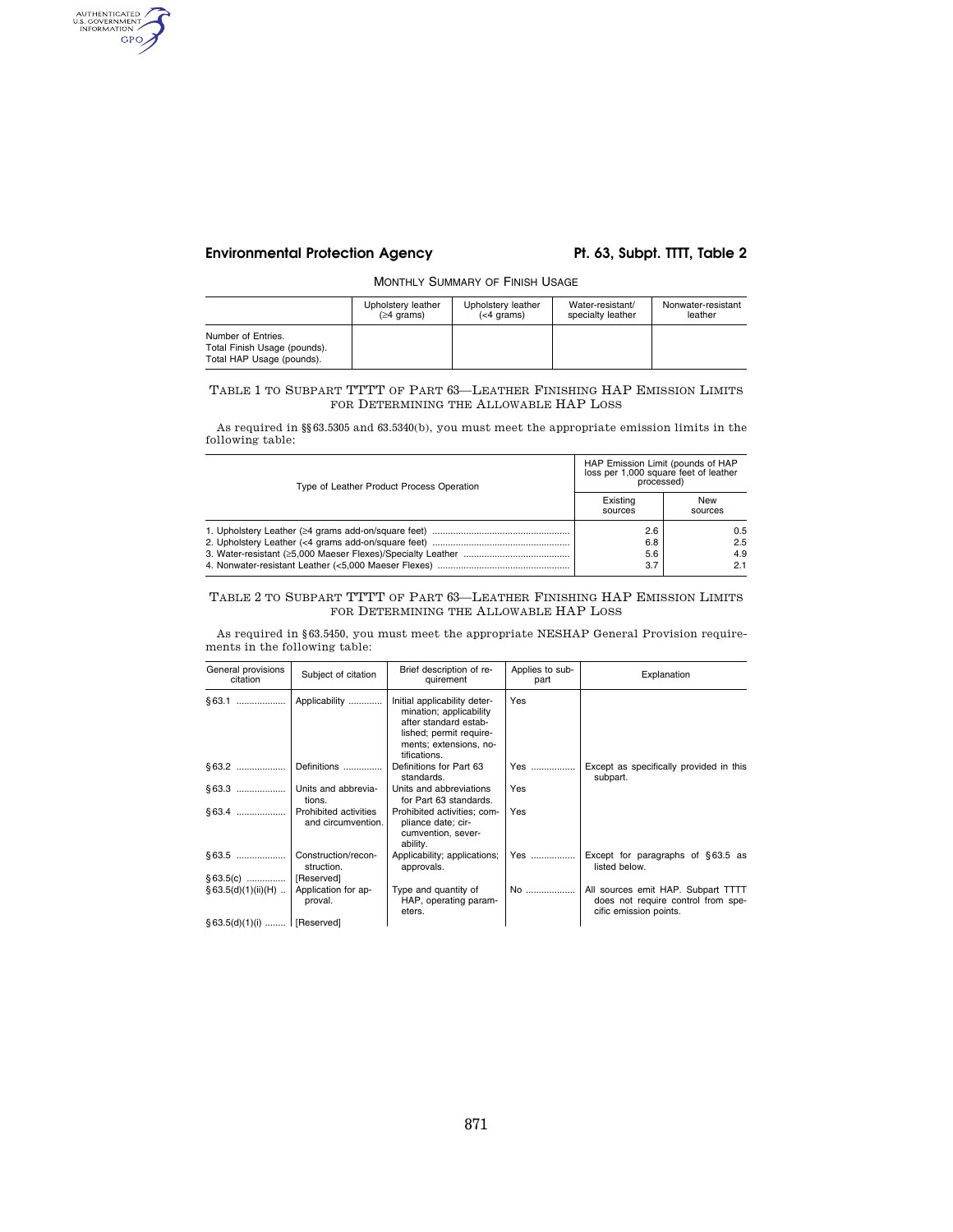# **Pt. 63, Subpt. TTTT, Table 2 40 CFR Ch. I (7–1–09 Edition)**

| General provisions<br>citation                 | Subject of citation                                                           | Brief description of re-<br>quirement                                                    | Applies to sub-<br>part | Explanation                                                                                                                                                                                                                                                                                                                                                                                                                                                                                                                                                                                                                                                                                     |
|------------------------------------------------|-------------------------------------------------------------------------------|------------------------------------------------------------------------------------------|-------------------------|-------------------------------------------------------------------------------------------------------------------------------------------------------------------------------------------------------------------------------------------------------------------------------------------------------------------------------------------------------------------------------------------------------------------------------------------------------------------------------------------------------------------------------------------------------------------------------------------------------------------------------------------------------------------------------------------------|
| § 63.5(d)(1)(iii),<br>(d)(2), (d)(3)(ii).      |                                                                               | Application for approval                                                                 | No                      | The requirements of the application<br>for approval for new and recon-<br>structed sources are described in<br>§ 63.5320(b). General provision re-<br>quirements for identification of HAP<br>emission points or estimates of ac-<br>tual emissions are not required. De-<br>scriptions of control and methods,<br>and the estimated and actual con-<br>trol efficiency of such do not apply.<br>Requirements for describing control<br>equipment and the estimated and<br>actual control efficiency of such<br>equipment apply only to control<br>equipment to which the subpart<br>TTTT requirements for quantifying<br>solvent destroyed by an add-on<br>control device would be applicable. |
| §63.6                                          | Applicability of gen-<br>eral provisions.                                     | Applicability of general<br>provisions.                                                  | Yes                     | Except for paragraphs of §63.6 as<br>listed below.                                                                                                                                                                                                                                                                                                                                                                                                                                                                                                                                                                                                                                              |
| $§63.6(b)(1)–(3)$                              | Compliance dates,<br>new and recon-<br>structed sources.                      |                                                                                          | No                      | Section §63.5283 specifies the com-<br>pliance dates for new and recon-<br>structed sources.                                                                                                                                                                                                                                                                                                                                                                                                                                                                                                                                                                                                    |
| $§63.6(b)(6)$<br>$§63.6(c)(3)–(4)$<br>§63.6(d) | [Reserved]<br>[Reserved]<br>[Reserved]                                        |                                                                                          |                         |                                                                                                                                                                                                                                                                                                                                                                                                                                                                                                                                                                                                                                                                                                 |
| §63.6(e)                                       | Operation and main-<br>tenance require-<br>ments.                             |                                                                                          | Yes                     | Except for subordinate paragraphs of<br>§63.6(e) as listed below.                                                                                                                                                                                                                                                                                                                                                                                                                                                                                                                                                                                                                               |
| $§63.6(e)(3)$                                  | Operation and main-<br>tenance require-<br>ments.                             | Startup, shutdown, and<br>malfunction plan re-<br>quirements.                            | No                      | Subpart TTTT does not have any<br>startup, shutdown, and malfunction<br>plan requirements.                                                                                                                                                                                                                                                                                                                                                                                                                                                                                                                                                                                                      |
| $§ 63.6(f)–(g)$                                | Compliance with<br>nonopacity emis-<br>sion standards ex-<br>cept during SSM. | Comply with emission<br>standards at all times<br>except during SSM.                     | No                      | Subpart TTTT does not have non-<br>opacity requirements.                                                                                                                                                                                                                                                                                                                                                                                                                                                                                                                                                                                                                                        |
| §63.6(h)                                       | Opacity/visible emis-<br>sion (VE) stand-<br>ards.                            |                                                                                          | No                      | Subpart TTTT has no opacity or visual<br>emission standards.                                                                                                                                                                                                                                                                                                                                                                                                                                                                                                                                                                                                                                    |
| § 63.6(i)                                      | Compliance exten-<br>sion.                                                    | Procedures and criteria<br>for responsible agency<br>to grant compliance ex-<br>tension. | Yes                     |                                                                                                                                                                                                                                                                                                                                                                                                                                                                                                                                                                                                                                                                                                 |
| § 63.6(j)                                      | Presidential compli-<br>ance exemption.                                       | President may exempt<br>source category from<br>requirement to comply<br>with subpart.   | Yes                     |                                                                                                                                                                                                                                                                                                                                                                                                                                                                                                                                                                                                                                                                                                 |
| §63.7                                          | Performance testing<br>requirements.                                          | Schedule, conditions, no-<br>tifications and proce-<br>dures.                            | Yes ………………              | Except for paragraphs of §63.7 as<br>listed below. Subpart TTTT requires<br>performance testing only if the<br>source applies additional control<br>that destroys solvent. §63.5311 re-<br>quires sources to follow the per-<br>formance testing guidelines of the<br>General Provisions if a control is<br>added.                                                                                                                                                                                                                                                                                                                                                                              |
| $§63.7(a)(2)$ (i) and<br>(iii).                | Performance testing<br>requirements.                                          | Applicability and perform-<br>ance dates.                                                | No                      | § 63.5310(a) of subpart TTTT speci-<br>fies the requirements of perform-<br>ance testing dates for new and ex-<br>isting sources.                                                                                                                                                                                                                                                                                                                                                                                                                                                                                                                                                               |
| §63.8                                          | Monitoring require-<br>ments.                                                 |                                                                                          | No                      | Subpart TTTT does not require moni-<br>toring other than as specified there-<br>in.                                                                                                                                                                                                                                                                                                                                                                                                                                                                                                                                                                                                             |
| §63.9                                          | Notification require-<br>ments.                                               | Applicability and State<br>delegation.                                                   | Yes                     | Except for paragraphs of §63.9 as<br>listed below.                                                                                                                                                                                                                                                                                                                                                                                                                                                                                                                                                                                                                                              |
| §63.9(e)                                       | Notification of per-<br>formance test.                                        | Notify responsible agency<br>60 days ahead.                                              | Yes                     | Applies only if performance testing is<br>performed.                                                                                                                                                                                                                                                                                                                                                                                                                                                                                                                                                                                                                                            |
| §63.9(f)                                       | Notification of VE/<br>opacity observa-<br>tions.                             | Notify responsible agency<br>30 days ahead.                                              | No                      | Subpart TTTT has no opacity or visual<br>emission standards.                                                                                                                                                                                                                                                                                                                                                                                                                                                                                                                                                                                                                                    |